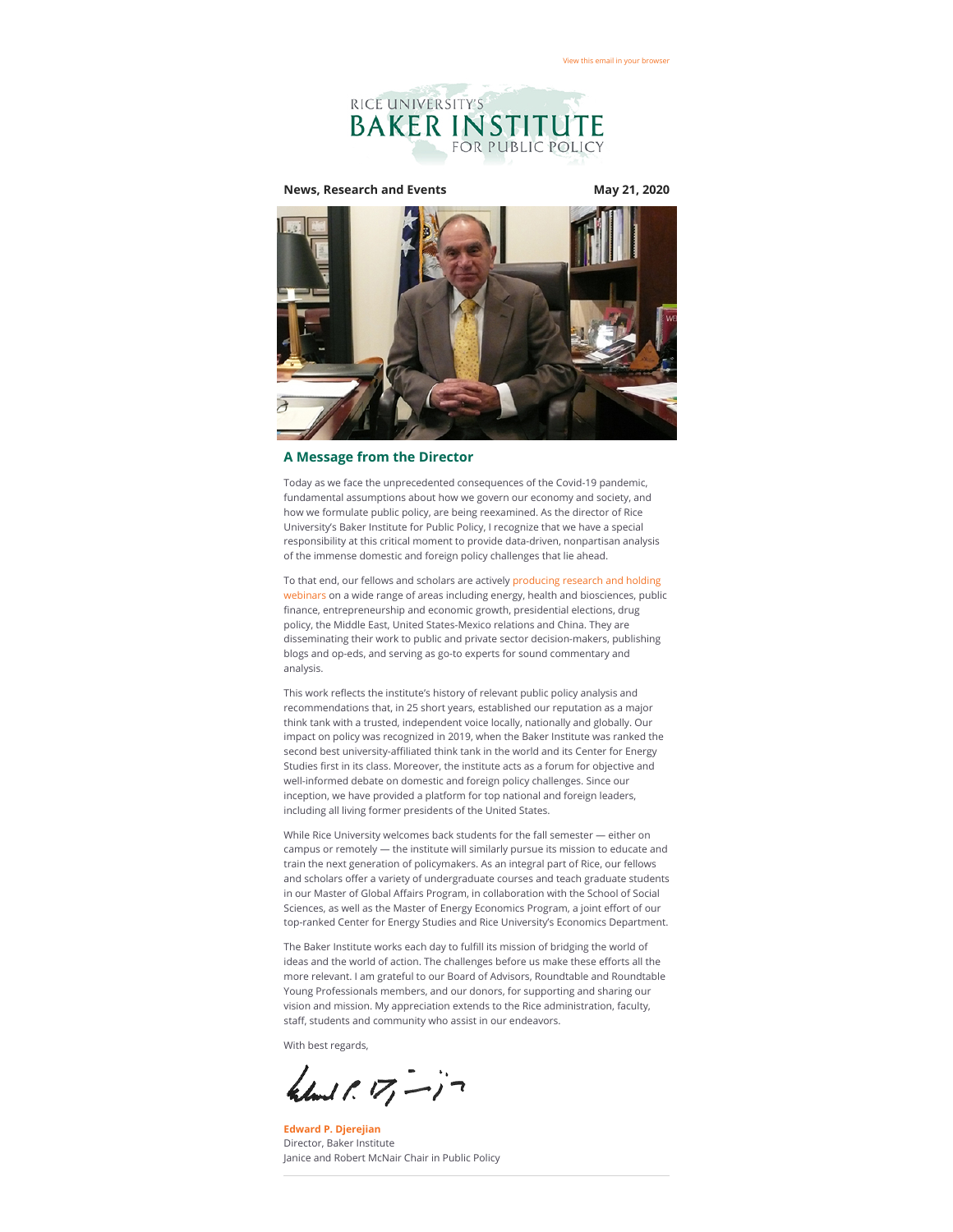# "We're definitely not out of the woods. We will **likely see a second spike, a rise in the number of cases probably later this summer and early fall."**

[Peter Hotez,](https://riceconnect.rice.edu/page.redir?target=https%3a%2f%2fwww.bakerinstitute.org%2fexperts%2fpeter-j-hotez%2f&srcid=135440&srctid=1&erid=70ec8909-71bf-4185-bea7-a7b63d13d5d2&trid=70ec8909-71bf-4185-bea7-a7b63d13d5d2) Fellow in Disease and Poverty, to the editorial board of the [Houston Chronicle](https://riceconnect.rice.edu/page.redir?target=https%3a%2f%2fwww.houstonchronicle.com%2fopinion%2feditorials%2farticle%2fEditorial-Businesses-may-be-reopening-but-15257937.php&srcid=135440&srctid=1&erid=70ec8909-71bf-4185-bea7-a7b63d13d5d2&trid=70ec8909-71bf-4185-bea7-a7b63d13d5d2)



# **Webinar: Global Humanitarian Aid and the Coronavirus Pandemic**

With the added threat of the coronavirus pandemic, ongoing global humanitarian crises have become increasingly dire, and aid organizations are racing to adapt their models of service delivery. At a recent webinar, experts shared their on-theground experiences in countries such as Venezuela and Greece, where food and medical supplies, already scarce, have become increasingly difficult to access.

[Marcia Biggs](https://riceconnect.rice.edu/page.redir?target=https%3a%2f%2fwww.pbs.org%2fnewshour%2fauthor%2fmarcia-biggs&srcid=135440&srctid=1&erid=70ec8909-71bf-4185-bea7-a7b63d13d5d2&trid=70ec8909-71bf-4185-bea7-a7b63d13d5d2), a special correspondent for PBS NewsHour, showed undercover footage of Venezuela's crumbling medical sector, with hospitals dealing with broken equipment, drug shortages, patients packed in hallways and a lack of qualified doctors. [Devon Cone,](https://riceconnect.rice.edu/page.redir?target=https%3a%2f%2fwww.refugeesinternational.org%2fdevon-cone&srcid=135440&srctid=1&erid=70ec8909-71bf-4185-bea7-a7b63d13d5d2&trid=70ec8909-71bf-4185-bea7-a7b63d13d5d2) senior advocate at Refugees International, shared equally disconcerting images from her recent trip to refugee camps in Greece. Unsanitary and overcrowded housing in tents has created conditions ripe for the spread of disease.

The pandemic is also predicted to create a global food security crisis as food supply chains break and unemployment soars, said [Chase Sova](https://riceconnect.rice.edu/page.redir?target=https%3a%2f%2fwww.csis.org%2fpeople%2fchase-sova&srcid=135440&srctid=1&erid=70ec8909-71bf-4185-bea7-a7b63d13d5d2&trid=70ec8909-71bf-4185-bea7-a7b63d13d5d2), senior director of Public Policy and Research at the U.S. branch of the World Food Program. To learn more about the rapidly escalating humanitarian needs around the globe, and how international and local organizations are trying to help individuals most at risk, view the full presentation on our [event page.](https://riceconnect.rice.edu/page.redir?target=https%3a%2f%2fwww.bakerinstitute.org%2fevents%2f2086%2f&srcid=135440&srctid=1&erid=70ec8909-71bf-4185-bea7-a7b63d13d5d2&trid=70ec8909-71bf-4185-bea7-a7b63d13d5d2) [Kelsey Norman](https://riceconnect.rice.edu/page.redir?target=https%3a%2f%2fwww.bakerinstitute.org%2fexperts%2fkelsey-norman%2f&srcid=135440&srctid=1&erid=70ec8909-71bf-4185-bea7-a7b63d13d5d2&trid=70ec8909-71bf-4185-bea7-a7b63d13d5d2), fellow for the Middle East and the director of the Women's Rights, Human Rights and Refugees Program, moderates the Q&A.

This webinar is part of the Baker Institute's larger response to the unprecedented crisis facing the world. Each week, experts at the Baker Institute are offering free webinars to share their insights and knowledge on critical policy issues, ranging from the effects of reopening the economy to important research on vaccine [development, and much more. For a full list of webinars scheduled to date, p](https://riceconnect.rice.edu/page.redir?target=https%3a%2f%2fwww.bakerinstitute.org%2fevents%2f2093%2f&srcid=135440&srctid=1&erid=70ec8909-71bf-4185-bea7-a7b63d13d5d2&trid=70ec8909-71bf-4185-bea7-a7b63d13d5d2)lease see our [events page](https://riceconnect.rice.edu/page.redir?target=https%3a%2f%2fwww.bakerinstitute.org%2fevents%2fsearch%2f&srcid=135440&srctid=1&erid=70ec8909-71bf-4185-bea7-a7b63d13d5d2&trid=70ec8909-71bf-4185-bea7-a7b63d13d5d2).

#### **Covid-19 updates from the Baker Institute Blog**

**[Updates on masks in the workplace, vaccine development and policy](https://riceconnect.rice.edu/page.redir?target=http%3a%2f%2fblog.bakerinstitute.org%2f2020%2f05%2f18%2fupdates-on-masks-in-the-workplace-vaccine-development-and-policy-responses%2f&srcid=135440&srctid=1&erid=70ec8909-71bf-4185-bea7-a7b63d13d5d2&trid=70ec8909-71bf-4185-bea7-a7b63d13d5d2) responses.** [Vivian Ho](https://riceconnect.rice.edu/page.redir?target=https%3a%2f%2fwww.bakerinstitute.org%2fexperts%2fvivian-ho%2f&srcid=135440&srctid=1&erid=70ec8909-71bf-4185-bea7-a7b63d13d5d2&trid=70ec8909-71bf-4185-bea7-a7b63d13d5d2), the James A. Baker III Institute Chair in Health Economics; [Kirstin R.W. Matthews,](https://riceconnect.rice.edu/page.redir?target=https%3a%2f%2fwww.bakerinstitute.org%2fexperts%2fkirstin-rw-matthews%2f&srcid=135440&srctid=1&erid=70ec8909-71bf-4185-bea7-a7b63d13d5d2&trid=70ec8909-71bf-4185-bea7-a7b63d13d5d2) fellow in science and technology policy; and [Heidi Russell](https://riceconnect.rice.edu/page.redir?target=https%3a%2f%2fwww.bcm.edu%2fpeople%2fview%2fheidi-russell-m-d%2fb1851b5b-ffed-11e2-be68-080027880ca6&srcid=135440&srctid=1&erid=70ec8909-71bf-4185-bea7-a7b63d13d5d2&trid=70ec8909-71bf-4185-bea7-a7b63d13d5d2), associate professor at the Baylor College of Medicine, consider the risks posed to workers not wearing masks in large offices, the risks scientists are considering for speeding the vaccine development process, and multiple policy responses to the pandemic.

Browse the Baker Institute [research library](https://riceconnect.rice.edu/page.redir?target=https%3a%2f%2fwww.bakerinstitute.org%2fresearch%2f&srcid=135440&srctid=1&erid=70ec8909-71bf-4185-bea7-a7b63d13d5d2&trid=70ec8909-71bf-4185-bea7-a7b63d13d5d2) and the [Baker Insitute Blog](https://riceconnect.rice.edu/page.redir?target=http%3a%2f%2fblog.bakerinstitute.org%2f&srcid=135440&srctid=1&erid=70ec8909-71bf-4185-bea7-a7b63d13d5d2&trid=70ec8909-71bf-4185-bea7-a7b63d13d5d2) to keep up with the latest research and news on the coronavirus pandemic.